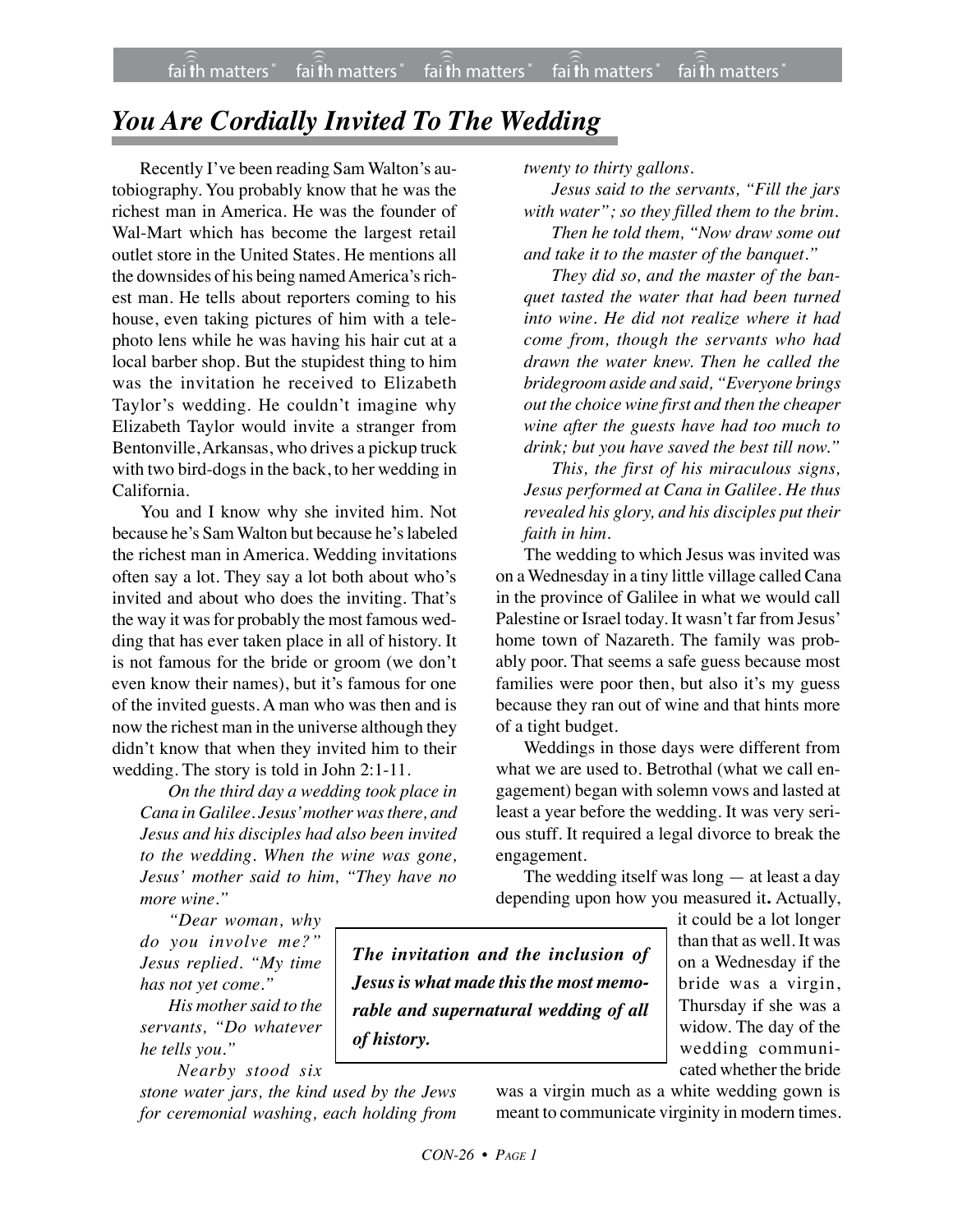There was a grand feast which required an invitation, followed by the wedding itself which was after dark. After the wedding was over there was a processional and they all would go house to house through the village even out into the countryside. The attendants carried a canopy over the bride and groom and they'd stop at every house to receive their congratulations. It was part of the social custom of establishing their marriage

within the broader community.

The procession ended at the couple's new home where they began a week long "honeymoon" to which everyone that came

to the wedding was invited. It's somewhat different than the way we do it today! During those seven days the bride and the groom were to be treated as if they were royalty, actually addressed as king and queen. Their friends were supposed to cater to their every whim.

What made this wedding most memorable took place back when the bride and groom and their families prepared their invitation list. Among all the other names of relatives and friends, someone said, "Let's invite Jesus of Nazareth." Perhaps someone else said, "But he's not even from Cana." Another said, "Let's invite him anyway." So they put his name on the list, and he made all the difference. The invitation and the inclusion of Jesus is what made this the most memorable and supernatural wedding of all of history.

The same is true for us. Our weddings and special events, if you count them in the course of all human activities, really are quite inconsequential. But what if we invite and include Jesus? Put the name of Jesus on the invitation list, add one more to the count for the caterer, set a place for him at the head table. Yes, invite Jesus and expect him to come! It makes all the difference.

At the wedding in Cana they discovered that simply having Jesus there did not mean the absence of problems. The wedding celebration was going well, but then a problem arose. The wine ran out (that's why I think they were probably poor people who had a tight budget.) They had

*(Mary) knew that when any problem arose that she could not handle and could not solve that the smartest thing to do was to go straight to Jesus*

hoped it would stretch. Maybe they guessed that some of the invited would not come. But they ran out and it was embarrassing. It would be like having a wedding today where you invite two hundred guests for a reception with a sit down dinner, but your budget is short so you hope only 125 will come and that is the number of places set. If all 200 show up, the last 75, although they've brought gifts and are friends and family,

they're turned away there's no space for them. It would be embarrassing.

Hospitality was especially important in the Middle-Eastern cul-

ture. In fact, it could have been considered a breech of contract and result in a lawsuit. It sounds very strange to us but in those days if the host and hostess at a wedding feast invited you and you accepted the invitation and there were not adequate provisions, you could sue that person for breach of contract in one of the courts of law. This was a serious problem!

It was Mary, the mother of Jesus, who was among the first to discover that they had run out of wine. She immediately went to Jesus. Up to this point in the New Testament there is no record whatsoever of Jesus ever performing a miracle. So it wasn't that she expected a miracle. Maybe she thought that he would just say something that would relieve the tension or placate the people or solve the problem.

The point is that she knew Jesus well after thirty years. She knew the kind of man that he was. She knew that he cared about people and was concerned about their problems. He didn't want people to be embarrassed and have this kind of difficulty and she knew that he could make a difference. She knew that when any problem arose that she could not handle and could not solve that the smartest thing to do was to go straight to Jesus.

I doubt that she understood when he said, "My time has not yet come." I don't think that she had a sense of the schedule that he was following that would take him from conception to crucifixion to resurrection and back to heaven again. She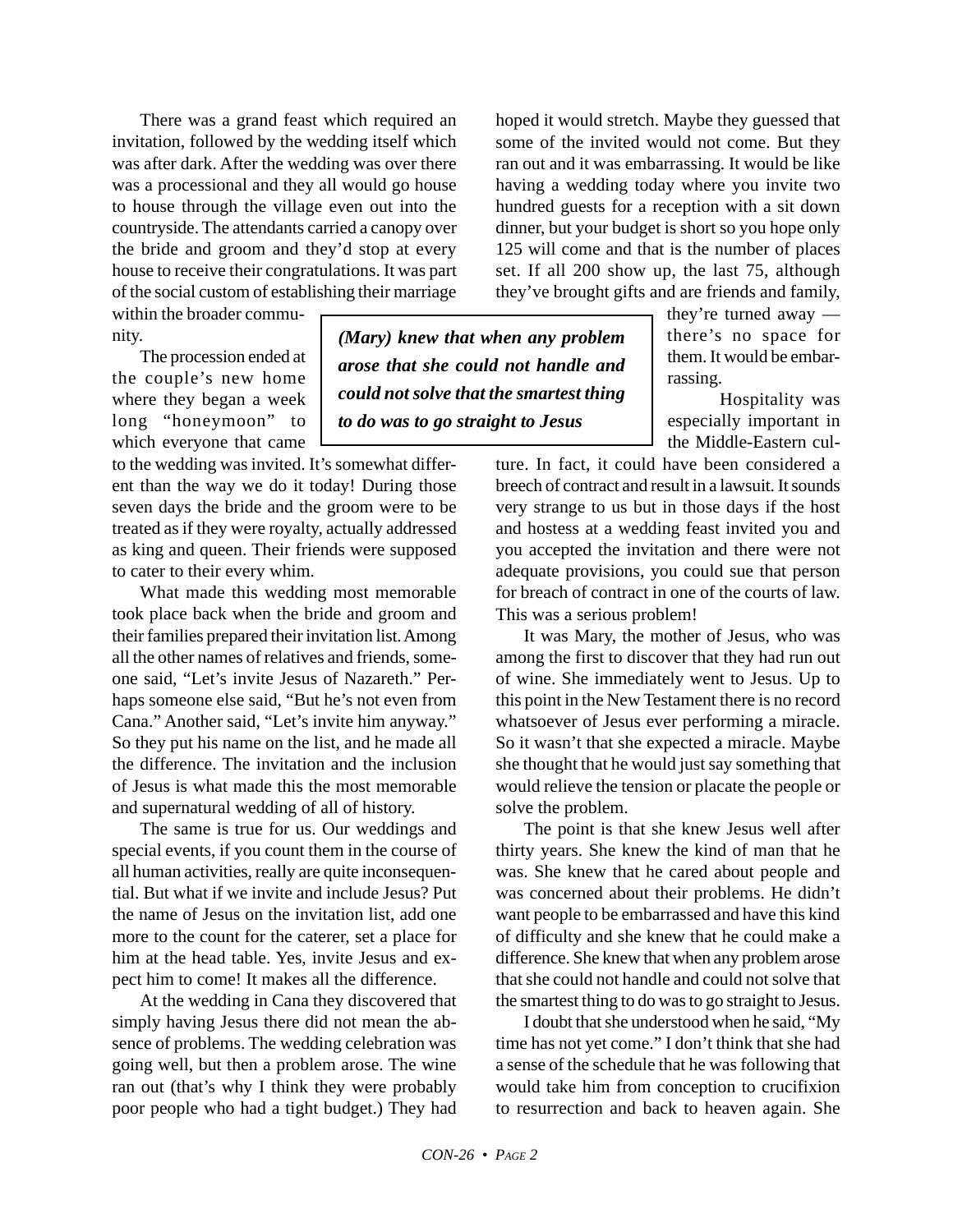didn't know that God had laid out a calendar and that it was all figured out from eternity ago. She didn't understand all that. And so when Jesus said what he said, she simply turned to the servants and said, "Well, just do whatever he says."

Mary was right. She got it. Her response teaches us a lot. Whenever problems arise, even if we've never seen Jesus do a miracle before, even when we don't understand Jesus' words and can't figure out how he will handle it — just take your problems to him and do whatever he says.

Nearby stood six stone water jugs, each with a capacity of twenty or thirty gallons. Jewish law dictated that everyone had to wash their hands before they ate and so they had set aside lots of water. The very religious strict conservatives would actually wash their hands between every course of the meal. And so if it was much of a gathering, a lot of water would be used up. By this time the water pots were pretty much empty and Jesus ordered the servants to refill them. As soon as they had filled them to the brim, Jesus told them to take some of it back out again and to serve it to the master of ceremonies.

The master of ceremonies had no idea what was going on. He had not heard any of these conversations and was not aware that they had run out of wine. He took what was dipped or poured

out of the water jug, touched it to his lips and even though he didn't know much of what was going on, he knew his wine. He knew it well

enough to recognize that it was perhaps the best quality of wine he had ever tasted in his life. He immediately went to the groom, took him aside and said, "I've been to lots of weddings and I know how it works. At the beginning of the feast the best wine is served. Then after people's palates have been desensitized, the cheap stuff comes out. But you have saved the best until last!"

Some fascinating facts come out of this wedding story. Fact number one, Jesus has supernatural power. He did a miracle here. He literally changed water to wine. Fact number two is that when Jesus does something he does it very well. It wasn't just wine, it was the best of wine! Fact number three, when Jesus does something special, he does it big. One hundred and eighty gallons. That would have provided for a very large and a very long party!

I like these facts because they say that we, too, can come to Jesus with our problems. We can take our embarrassing problems to the supernatural Jesus who does what he does with excellence; he does what he does very big.

There is for some people a troublesome aspect to this story. They fear that it presents Jesus as some sort of supernatural bartender who has come up with an astonishing amount of alcohol and they wonder why the Bible would record such a thing. Knowing the enormous problems related to alcohol in our society they have trouble understanding it. There are those who have tried to say that it wasn't really wine — just grape juice. But the words used here are used elsewhere within the New Testament linked to drunkenness so I've concluded that those of us that take the Bible seriously have got to take it at face value when it says that the wine was in fact real wine.

Others have correctly pointed out that Jews in those days were very careful to avoid drunkenness. Moderation was a virtue. In fact, they would dilute their wine, two parts wine to three parts water, to make sure that the wine was not

*"…just take your problems to him (Jesus) and do whatever he says."*

particularly strong.

Personally, I'm convinced that the wine was real and I'm convinced that the Bible

does not forbid the drinking of wine. But at the same time those who are serious about the Bible know that it frequently condemns the abuse of alcohol. It frequently warns against the problems that are associated with alcohol**.** You know as I do that many of the tragedies on the front page or on the evening news are alcohol related. When I put it all together I have chosen to abstain from the consumption of alcohol because I think that that is the most consistent position and practice that I as a Christian can take in protest to the excesses of our society and is consistent with the warnings that are given to me within the Bible. Not only is that my own choice but I strongly